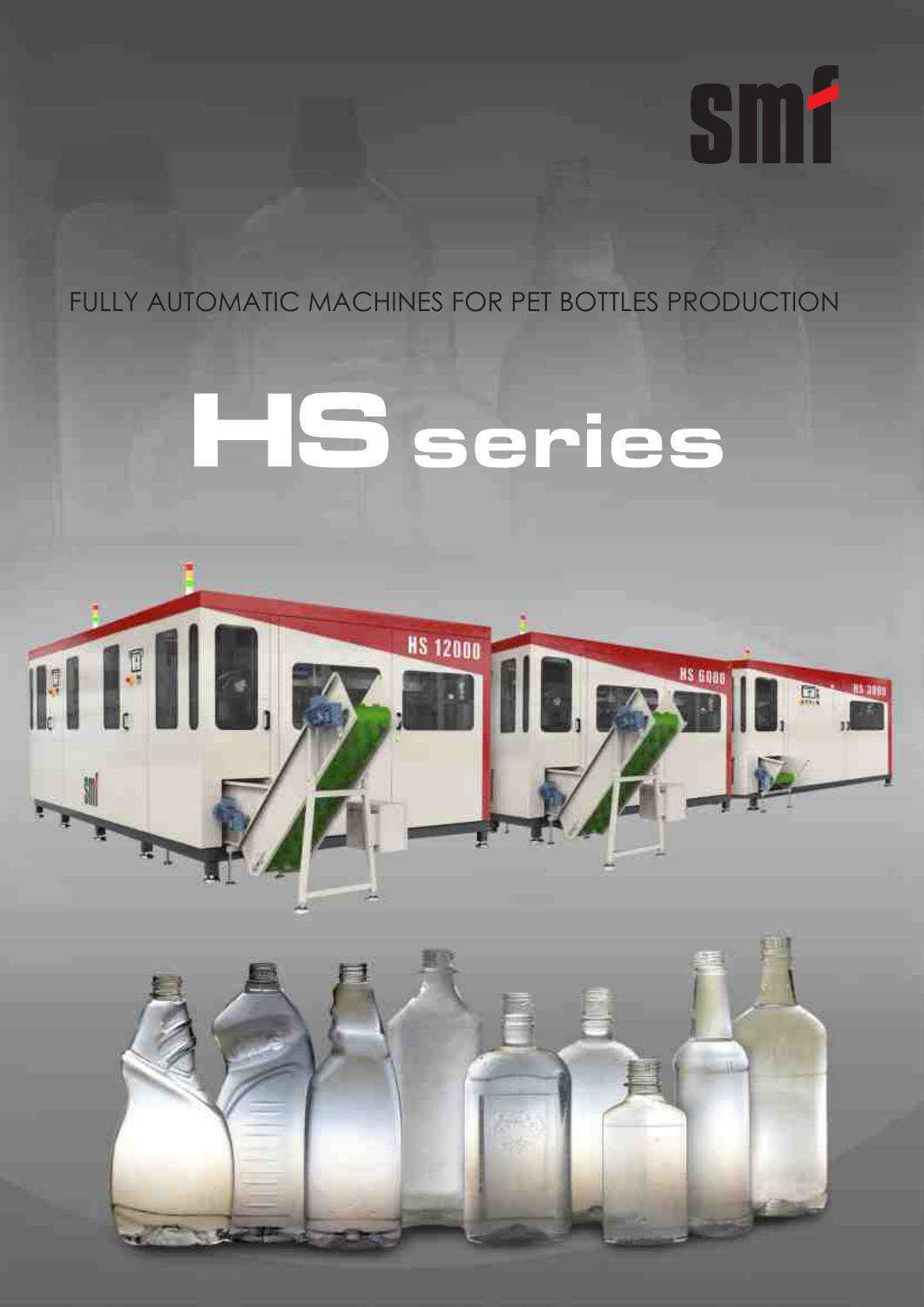









**HS** series are linear automatic blow moulding machines suitable for production of PET bottles 200 ml – 3 000 ml. Thanks to a reliable construction, easy operation and maintenance **HS** series meets all requirements for cost effective production of a very good quality PET bottles.

**HS** series consist of fully automatic pneumatic machines with automatization of all operations such as preforms loading and orientating. Movements of the closing unit and stretch rods are done by FESTO pneumatic cylinders. Chains inside the heating system are moved by electric motors. Preform transportation system is based on specially designed pins suitable for a stable work of the machine with different neck types for water, carbonated soft drinks, oil and chemical preforms.

Modular construction allows to combine machine sections together on one frame. Through adding of one (**HS3000**), two (**HS6000**) and more sections (**HS9000**, **HS12000**), it is possible to design a machine installation with a total capacity suitable for customers' needs. Modules can either work fully integrated giving maximal machine's output, or in case it is necessary any of the modules can be switched off.

**HS** machines are very efficient and can work as stands alone or as in-line machines connected with fillers via SMF bottles unscrambling units.

**HS** series key points:

- compact size and durability of the equipment,
- $\blacksquare$  flexible and efficient heating system with heating moduleseach of them consisting of 7 heating zones (steered from machine's HMI) ensures proper heating even for long preforms – ensuring proper material distribution during blowing process,
- easy and flexible operation easy mould change-over system and possibility to work with many types of neck rings,
- advanced PLC with build-in memory to keep blowing parameter recipes for many types of bottles,
- $\blacksquare$  stable production with high performance per cavity short decompression time,
- reliable, heavy duty machines ensuring cost-saving production,
- $\blacksquare$  modular construction modules can be combined together on one frame – each module can work integrated to get maximal machine's efficiency or can be switched off to adjust production to the needs during the low season,
- high performance per cavity, perfect machine for untypical preforms and neckrings.

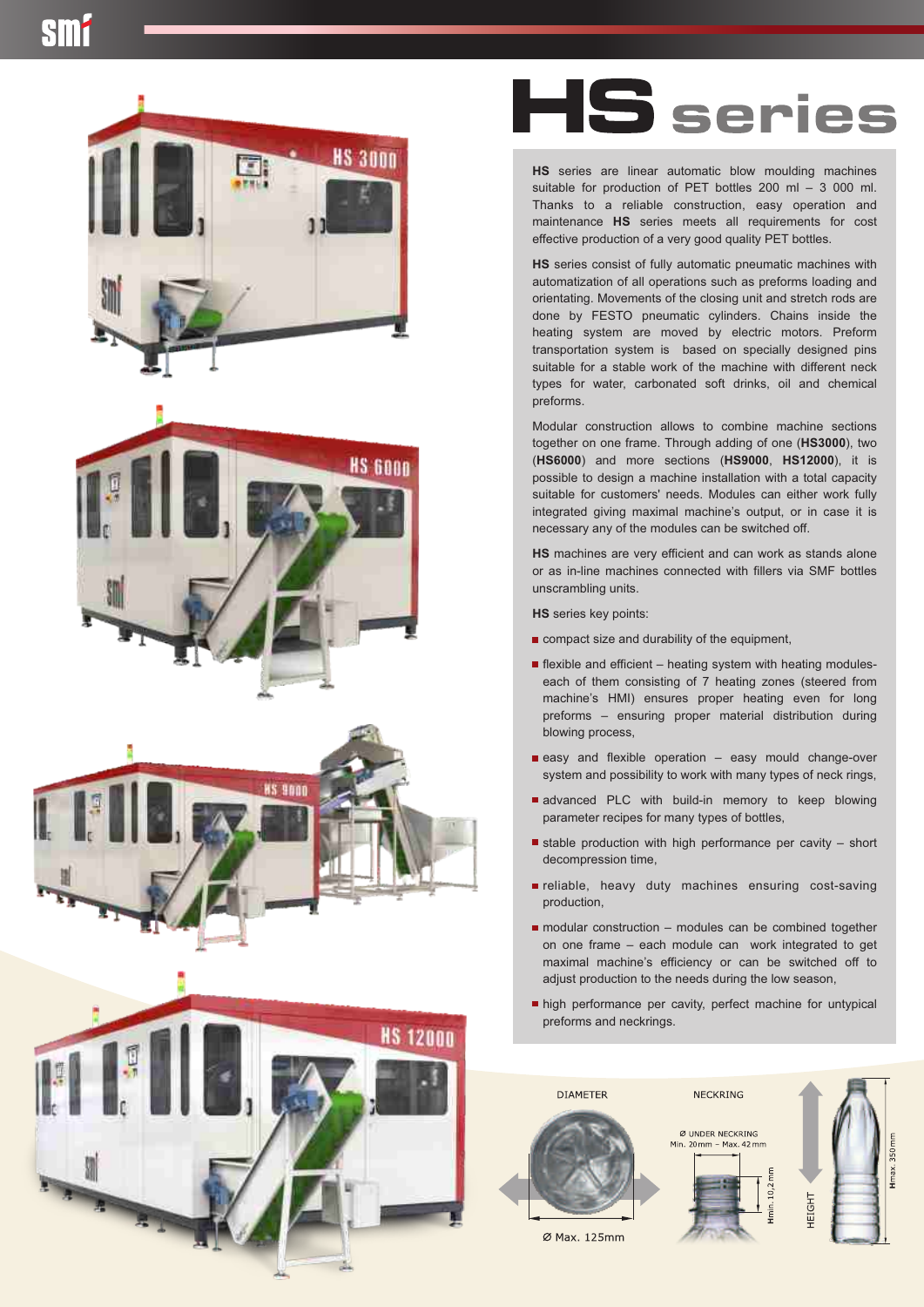## **HS series**

|                                                  | <b>HS3000</b> | <b>HS6000</b>  | <b>HS</b> 9000 | <b>HS</b> 12000 |
|--------------------------------------------------|---------------|----------------|----------------|-----------------|
| <b>Blowing pressure</b>                          | 25bar         | 25bar          | 25bar          | 25bar           |
| Bottle size                                      | $0,25 - 3L$   | $0,25 - 3L$    | $0,25 - 3L$    | $0,25 - 3L$     |
| Output 0,25L up to (BPH)                         | 3000          | 6000           | 9000           | 12000           |
| $0,5L$ up to (BPH)                               | 2750          | 5500           | 8250           | 11000           |
| 1L up to (BPH)                                   | 2500          | 5000           | 7500           | 10000           |
| 1,5L up to (BPH)                                 | 2400          | 4800           | 7200           | 9600            |
| 2L up to (BPH)                                   | 2000          | 4000           | 6000           | 8000            |
| Power installed kW                               | 36            | 72             | 108            | 144             |
| Effective power (1L bottle)                      | 23,4          | 46,8           | 70,2           | 93,6            |
| Working air quantity (10bar) m <sup>3</sup> /min | 1,3           | 2,6            | 3,9            | 5,2             |
| Working air quantity (25bar) m <sup>3</sup> /min | 2,2           | 4,4            | 6,6            | 8,8             |
| Number of cavities                               | 2             | $\overline{4}$ | 6              | 8               |
| Mould material                                   | <b>FORTAL</b> | <b>FORTAL</b>  | <b>FORTAL</b>  | <b>FORTAL</b>   |